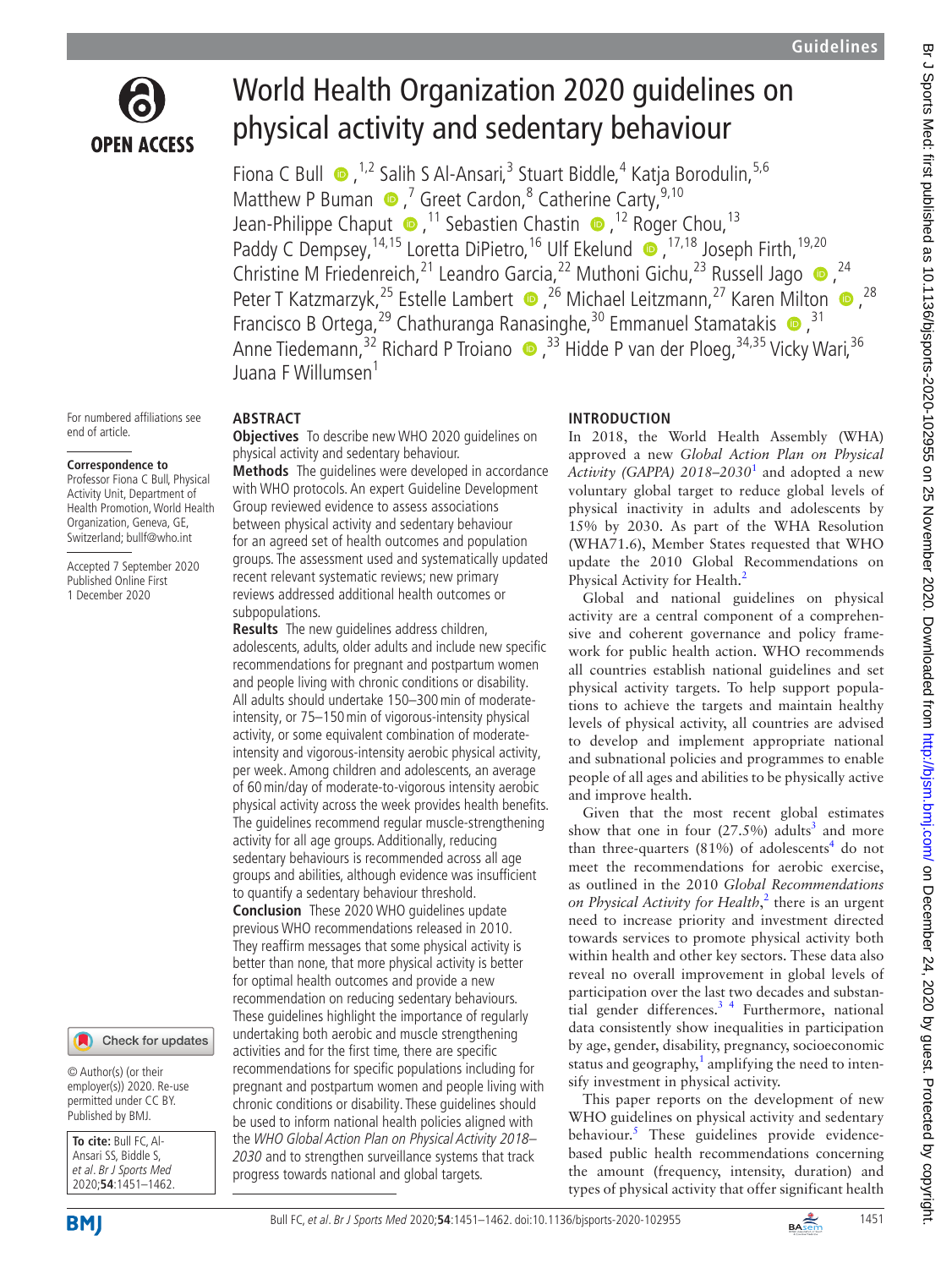<span id="page-1-0"></span>

| Table 1<br>Glossary of terms                                  |                                                                                                                                                                                                                                                                                                                                                                                                                                                                                                                                                                                                                                                                                                        |  |  |  |
|---------------------------------------------------------------|--------------------------------------------------------------------------------------------------------------------------------------------------------------------------------------------------------------------------------------------------------------------------------------------------------------------------------------------------------------------------------------------------------------------------------------------------------------------------------------------------------------------------------------------------------------------------------------------------------------------------------------------------------------------------------------------------------|--|--|--|
| <b>Term</b>                                                   | <b>Definition</b>                                                                                                                                                                                                                                                                                                                                                                                                                                                                                                                                                                                                                                                                                      |  |  |  |
| Aerobic physical activity                                     | Activity in which the body's large muscles move in a rhythmic manner for a sustained period of time. Aerobic activity—also called endurance<br>activity—improves cardiorespiratory fitness. Examples include walking, running, swimming and bicycling.                                                                                                                                                                                                                                                                                                                                                                                                                                                 |  |  |  |
| <b>Balance training</b>                                       | Static and dynamic exercises that are designed to improve an individual's ability to withstand challenges from postural sway or destabilising<br>stimuli caused by self-motion, the environment or other objects.                                                                                                                                                                                                                                                                                                                                                                                                                                                                                      |  |  |  |
| Bone-strengthening activity                                   | Physical activity primarily designed to increase the strength of specific sites in bones that make up the skeletal system. Bone-strengthening<br>activities produce an impact or tension force on the bones that promotes bone growth and strength. Examples include any type of jumps, running<br>and lifting weights.                                                                                                                                                                                                                                                                                                                                                                                |  |  |  |
| Disability                                                    | From the International Classification of Functioning, Disability and Health, an umbrella term for impairments, activity limitations and participation<br>restrictions, denoting the negative aspects of the interaction between an individual (with a health condition) and that individual's contextual<br>factors (environmental and personal factors).                                                                                                                                                                                                                                                                                                                                              |  |  |  |
| Domains of physical activity                                  | Physical activities can be undertaken in various domains, including one of more of the following: leisure, occupation, education, home and/or<br>transport.                                                                                                                                                                                                                                                                                                                                                                                                                                                                                                                                            |  |  |  |
| Household domain physical<br>activity                         | Physical activity undertaken in the home for domestic duties (such as cleaning, caring for children, gardening, etc).                                                                                                                                                                                                                                                                                                                                                                                                                                                                                                                                                                                  |  |  |  |
| Leisure-domain physical<br>activity                           | Physical activity performed by an individual that is not required as an essential activity of daily living and is performed at the discretion of the<br>individual. Examples include sports participation, exercise conditioning or training and recreational activities such as going for a walk, dancing and<br>gardening.                                                                                                                                                                                                                                                                                                                                                                           |  |  |  |
| Light-intensity physical<br>activity (LPA)                    | On an absolute scale, light intensity refers to physical activity that is performed between 1.5 and 3 METs. On a scale relative to an individual's<br>personal capacity, light-intensity physical activity is usually a 2-4 on a rating scale of perceived exertion scale of 0-10. Examples include slow<br>walking, bathing or other incidental activities that do not result in a substantial increase in heart rate or breathing rate.                                                                                                                                                                                                                                                              |  |  |  |
| Metabolic equivalent of task<br>(MET)                         | The metabolic equivalent of task, or simply metabolic equivalent, is a physiological measure expressing the intensity of physical activities. One<br>MET is the energy equivalent expended by an individual while seated at rest, usually expressed as mLO <sup>2</sup> /kg/min.                                                                                                                                                                                                                                                                                                                                                                                                                       |  |  |  |
| Moderate- intensity physical<br>activity (MPA)                | On an absolute scale, moderate-intensity refers to the physical activity that is performed between 3 and <6 times the intensity of rest (METs). On a<br>scale relative to an individual's personal capacity, MPA is usually a 5 or 6 on a rating scale of perceived exertion scale of 0-10.                                                                                                                                                                                                                                                                                                                                                                                                            |  |  |  |
| Moderate-to-vigorous<br>intensity physical activity<br>(MVPA) | On an absolute scale, MVPA refers to the physical activity that is performed at >3 METs (ie, >3 times the intensity of rest). On a scale relative to<br>an individual's personal capacity, MPA is usually a 5 or above on a scale of 0-10.                                                                                                                                                                                                                                                                                                                                                                                                                                                             |  |  |  |
| Multicomponent physical<br>activity                           | Multicomponent physical activity are activities that can be done at home or in a structured group or class setting and combine all types of exercise<br>(aerobic, muscle strengthening and balance training) into a session, and this has been shown to be effective. An example of a multicomponent<br>physical activity programme could include walking (aerobic activity), lifting weights (muscle strengthening) and could incorporate balance<br>training. Examples of balance training can include walking backwards or sideways or standing on one foot while doing an upper body muscle-<br>strengthening activity, such as bicep curls. Dancing also combines aerobic and balance components. |  |  |  |
| Occupation domain physical<br>activity                        | See work domain physical activity.                                                                                                                                                                                                                                                                                                                                                                                                                                                                                                                                                                                                                                                                     |  |  |  |
| Physical activity (PA)                                        | Any bodily movement produced by skeletal muscles that requires energy expenditure.                                                                                                                                                                                                                                                                                                                                                                                                                                                                                                                                                                                                                     |  |  |  |
| Physical inactivity                                           | An insufficient physical activity level to meet present physical activity recommendations.                                                                                                                                                                                                                                                                                                                                                                                                                                                                                                                                                                                                             |  |  |  |
| Recreational screen time                                      | Time spent watching screens (television (TV), computer, mobile devices) for purposes other than those related to school or work.                                                                                                                                                                                                                                                                                                                                                                                                                                                                                                                                                                       |  |  |  |
| Sedentary screen time                                         | Time spent watching screen-based entertainment while sedentary, either sitting, reclining or lying. Does not include active screen-based games<br>where physical activity or movement is required.                                                                                                                                                                                                                                                                                                                                                                                                                                                                                                     |  |  |  |
| Sedentary behaviour                                           | Any waking behaviour characterised by an energy expenditure of 1.5 METs or lower while sitting, reclining or lying. Most desk-based office work,<br>driving a car and watching television are examples of sedentary behaviours; these can also apply to those unable to stand, such as wheelchair<br>users. The quidelines operationalise the definition of sedentary behaviour to include self-reported low movement sitting (leisure time, occupational<br>and total), TV viewing or screen time and low levels of movement measured by devices that assess movement or posture.                                                                                                                     |  |  |  |
| Transport domain physical<br>activity                         | Physical activity performed for the purpose of getting to and from places, and refers to walking, cycling and wheeling (ie, the use of non-motorised<br>means of locomotion with wheels, such as scooters, roller-blades, manual wheelchair, etc). In some contexts, operation of a boat for transport<br>could also be considered transport-related physical activity.                                                                                                                                                                                                                                                                                                                                |  |  |  |
| Vigorous-intensity physical<br>activity (VPA)                 | On an absolute scale, vigorous intensity refers to physical activity that is performed at 6.0 or more METs. On a scale relative to an individual's<br>personal capacity, VPA is usually a 7 or 8 on a rating scale of perceived exertion scale of 0-10.                                                                                                                                                                                                                                                                                                                                                                                                                                                |  |  |  |
| Work domain physical activity                                 | Physical activity undertaken during paid or voluntary work.                                                                                                                                                                                                                                                                                                                                                                                                                                                                                                                                                                                                                                            |  |  |  |

benefits and mitigate health risks (for definitions see [table](#page-1-0) 1). These guidelines have been developed for children, adolescents, adults, older adults and, for the first time, include specific recommendations on physical activity for pregnant and postpartum women and people living with chronic conditions or disability. In addition, for the first time, these WHO guidelines address the health impact of sedentary behaviour. The new WHO guidelines update previous WHO recommendations on physical activity for health released in  $2010^2$  $2010^2$  with the most recent advances in the evidence base for these behaviours and associated selected health consequences. These new guidelines, together with the *Guidelines on Physical Activity, Sedentary Behaviour and Sleep*  for Children Under 5 Years of Age,<sup>[6](#page-11-5)</sup> provide evidence-updated

recommendations for physical activity and sedentary behaviour across the life course.

The primary audiences and users of these guidelines are policy makers in ministries of health, education, sport, transport, environment, social or family welfare and related sectors, working in high-income as well as low-income and middle-income countries (LMICs), who formulate country-specific guidelines and who develop national or subnational plans and programmes to increase physical activity and reduce sedentary behaviours across the life course. Additional key users of these guidelines include researchers and those working in health services providing advice and guidance (such as community health workers, primary, secondary or tertiary nurses or doctors), allied health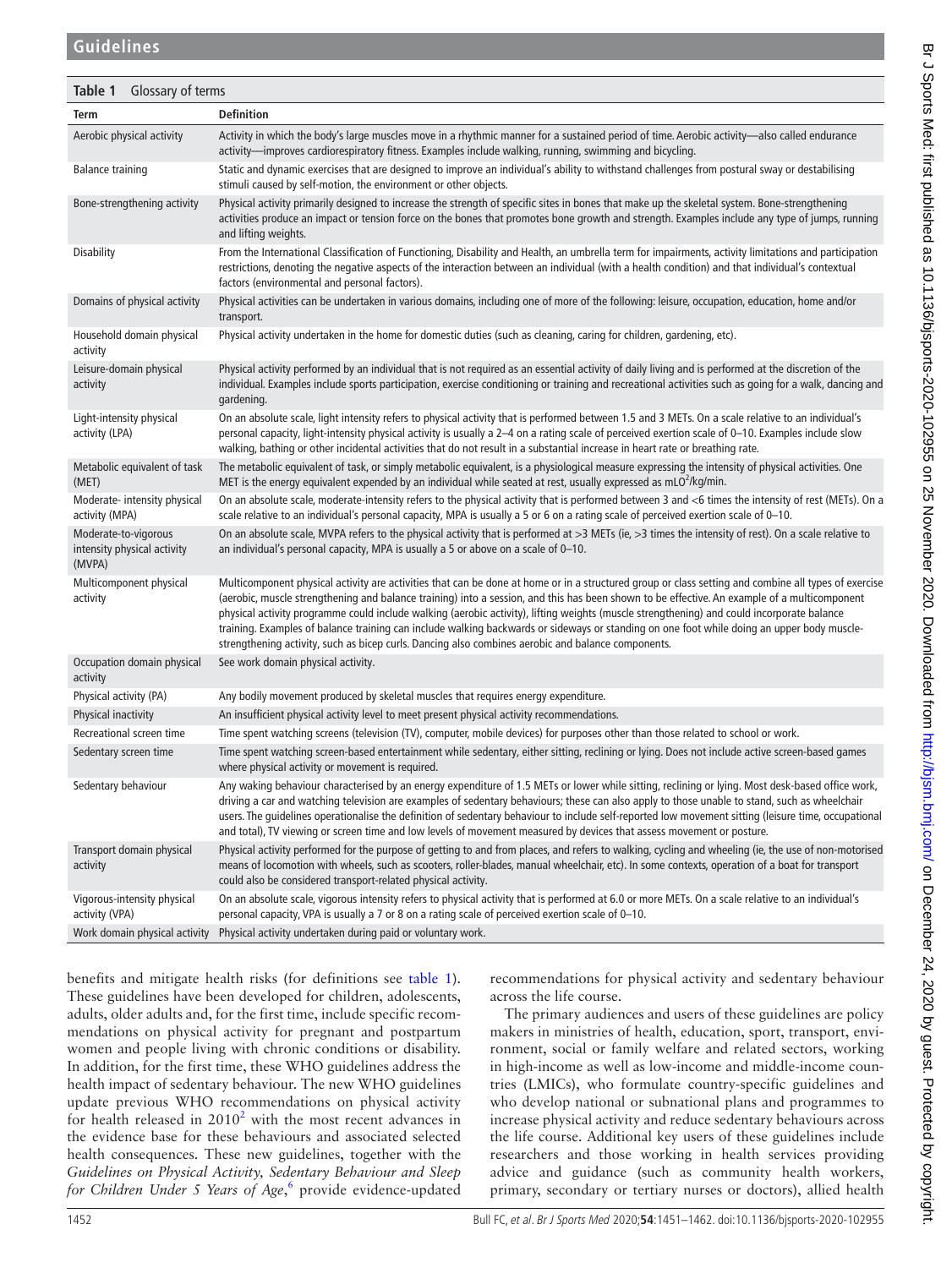<span id="page-2-0"></span>

|                             | Table 2 Criteria for determination of the certainty of evidence (A) and interpretation of the strength of recommendations (B)                                                                                                                              |  |  |
|-----------------------------|------------------------------------------------------------------------------------------------------------------------------------------------------------------------------------------------------------------------------------------------------------|--|--|
| A                           | Criteria for determining the certainty of evidence                                                                                                                                                                                                         |  |  |
| High                        | Very confident that the true effect lies close to that of the estimate of the effect.                                                                                                                                                                      |  |  |
| Moderate                    | Moderately confident in the effect estimate. The true effect is likely to be close to the estimate of the effect, but there is a<br>possibility that it is substantially different.                                                                        |  |  |
| Low                         | Confidence in the effect estimate is limited. The true effect may be substantially different from the estimate of the effect.                                                                                                                              |  |  |
| Very low                    | Very little confidence in the effect estimate. The true effect is likely to be substantially different from the estimate of effect.                                                                                                                        |  |  |
| B                           | Interpretation of the strength of recommendation                                                                                                                                                                                                           |  |  |
| Strong recommendation       | Strong recommendations communicate the message that the guideline is based on the confidence that the desirable effects of<br>adherence to the recommendation outweigh the undesirable consequences.                                                       |  |  |
| Conditional recommendations | Conditional recommendations are made when there is less certainty about the balance between the benefits and harms or<br>disadvantages of implementing a recommendation, or if the recommendations might not be applicable to all the population<br>group. |  |  |

and exercise professionals and non-governmental organisations. Communication of these guidelines to members of the public is essential and requires tailoring of the core messages to appropriate and accessible language and formats relevant to cultural contexts in order to be effective.

#### **METHODS AND PROCESS FOR DEVELOPING THE WHO GUIDELINES**

The guidelines were developed in accordance with the processes set out in the WHO Handbook for Guidelines Development<sup>7</sup> and commenced in 2019. A Guideline Development Group (GDG) was established comprising relevant experts from required disciplines as well as policy makers and end users of the recommendations, with regional and gender balance. Details of the members of the GDG are available.<sup>[5](#page-11-4)</sup>

At the first meeting in July 2019, the GDG reviewed and finalised the scope of the guidelines and agreed on the set of population, intervention or exposure, comparator and outcome (PI/ECO) questions and critical and important outcomes to be assessed [\(table](#page-2-0) 2). The GDG did not include sleep as a behaviour within the scope of these guidelines but did recognise sleep as an important health outcome when considering the impact of physical activity. Between August and February 2020, the WHO secretariat coordinated the commissioning of literature searches and systematic evidence reviews and the GDG subworking groups met virtually to review, summarise and draft preliminary recommendations.

#### **Updating searches and new evidence reviews**

The WHO guidelines on physical activity and sedentary behaviour were developed by using, and systematically updating, the evidence collated for the development of other recent national physical activity guidelines that met the following three criteria: (1) the evidence reviews had been conducted according to standard and rigorous systematic processes that were well documented; (2) the assessment of the certainty of the evidence used the Grading of Recommendations Assessment, Development and Evaluation (GRADE) method or an equivalent methodology that was clearly described and documented and (3) the evidence reviews addressed the populations of interest with no restrictions to country or country income level.

For these guidelines on children and adolescents, systematic reviews undertaken by Poitras *et al*,<sup>[8](#page-11-7)</sup> Carson *et al*<sup>[9](#page-11-8)</sup> and Okely *et*  $al^{10}$  were used and updated. For pregnant women, the systematic review conducted to inform the 2019 Canadian Guideline for Physical Activity Throughout Pregnancy<sup>[11](#page-11-10)</sup> was used and updated. For all other age and subpopulation groups, the scien-tific report<sup>[12](#page-11-11)</sup> of the Physical Activity Guidelines Advisory Group

developed to inform the Physical Activity Guidelines for Amer-icans, second edition<sup>[13](#page-11-12)</sup> was used and updated. Where gaps in existing evidence were identified, new umbrella reviews were commissioned and full details of these are available elsewhere.<sup>[5](#page-11-4)</sup>

To update the systematic reviews, an agreed set of search terms, databases and search methods, as well as standardised data extraction protocols, were employed to update the evidence. A search for systematic reviews and pooled analyses of cohort studies was conducted for the period from 2017 up to September 2019. The following databases were searched: PubMed, CINAHL, MEDLINE, EMBASE, PsychInfo, SportDiscus and Cochrane to identify reviews that were peer-reviewed, written in English with no restriction on country or country income group and inclusive of reviews including studies using subjective or objectively measured physical activity or sedentary behaviour. Searches were limited to the English language, due to resource constraint and previous experience in the field indicating that other language searches yielded very few, if any additional reviews[.14](#page-11-13) [Table](#page-3-0) 3 provides a summary of the health outcomes assessed for each subpopulation.

Reviews that examined an association (based on levels above or below a threshold of physical activity or sedentary behaviour), and also reviews that explored the dose-response relationship between these behaviours and health-related outcomes were considered. In addition, six new umbrella reviews were commissioned to address health outcomes and populations not addressed by the above recent national physical activity guidelines; these umbrella reviews focused on the health impact of physical activity in people living with HIV/AIDS, osteoporosis and sarcopenia, the prevention of falls in older adults, the risk of adverse outcomes in adults and the health impacts of occupational physical activity.

The GDG reconvened in February 2020 to review the evidence and finalise a draft set of recommendations. They examined the quality of research contributing to each outcome identified in the PI/ECO questions and assessed the overall certainty of evidence ([table](#page-2-0) 2) taking into consideration the risk of bias, inconsistency, imprecision, indirectness of the evidence and publication bias across each outcome, using the GRADE framework to rate the certainty of the evidence for each  $PE/ICO.<sup>15</sup>$  $PE/ICO.<sup>15</sup>$  $PE/ICO.<sup>15</sup>$  Evidence profiles detailing this information for each PI/ECO are available.

The GDG considered the proposed wording of the recommendations and rated the strength of the recommendations as strong or conditional [\(table](#page-2-0) 2) based on the balance of benefits to harms, the certainty of evidence, sensitivity to values and preferences and the potential impact on gender, social and health equity, as well as acceptability, feasibility and resource implications. The assessment of the overall certainty of the evidence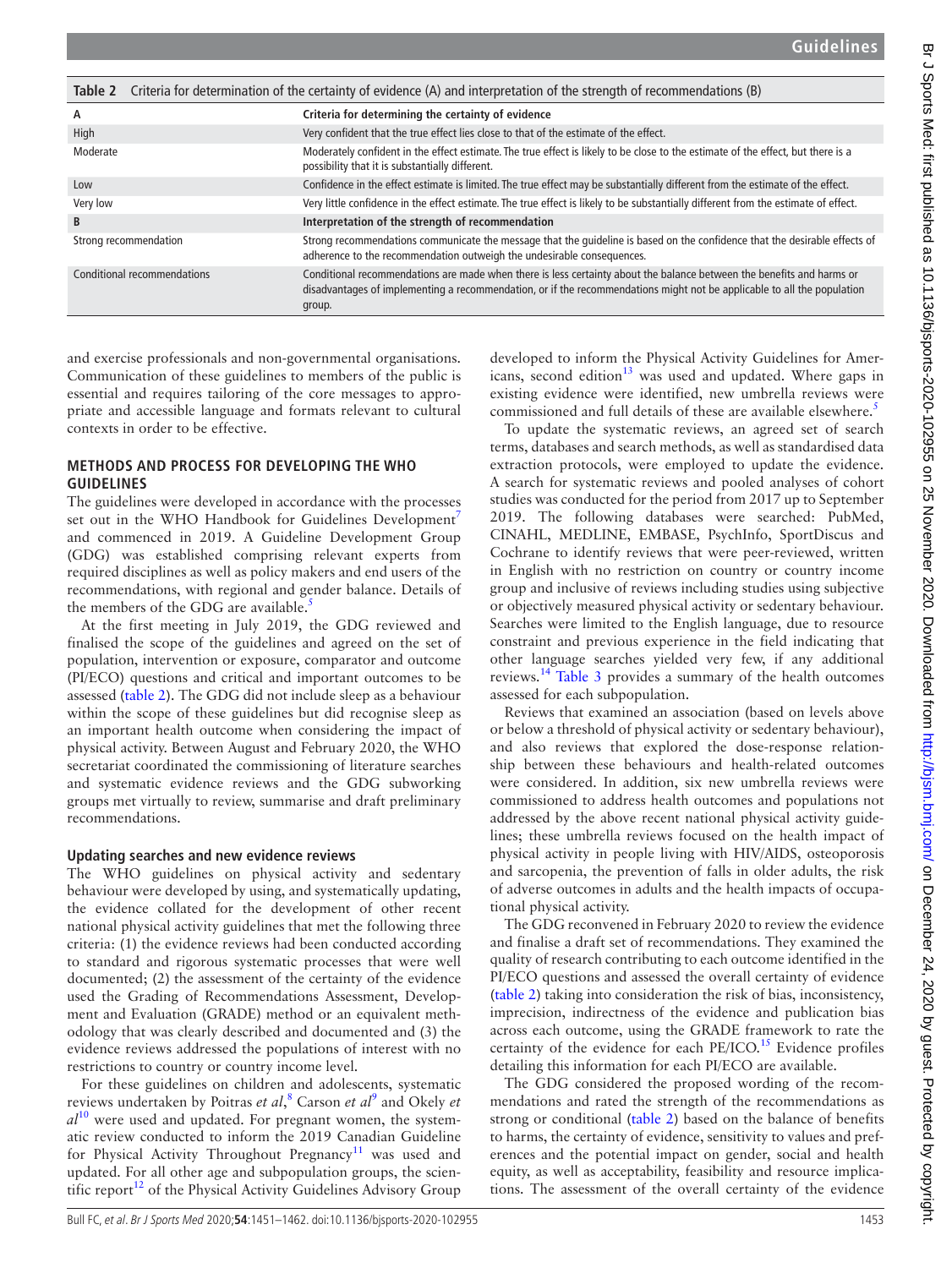<span id="page-3-0"></span>

| Summary of health outcomes (in alphabetical order) by population groups addressed in the 2020 global guidelines evidence reviews<br>Table 3                                                                                                                                                                                                                                                                                                                                                                                                                                                       |                         |                                       |                               |                              |                              |                                                        |                                         |
|---------------------------------------------------------------------------------------------------------------------------------------------------------------------------------------------------------------------------------------------------------------------------------------------------------------------------------------------------------------------------------------------------------------------------------------------------------------------------------------------------------------------------------------------------------------------------------------------------|-------------------------|---------------------------------------|-------------------------------|------------------------------|------------------------------|--------------------------------------------------------|-----------------------------------------|
|                                                                                                                                                                                                                                                                                                                                                                                                                                                                                                                                                                                                   | SB<br>5-17 years PA and | Adults<br>18–64 years<br>$\mathbb{Z}$ | Adults over 18<br>years<br>SB | Adults over 65<br>years<br>£ | Pregnancy and post<br>partum | Chronic conditions*                                    | Children and adults<br>with disability* |
| <b>Outcomes</b>                                                                                                                                                                                                                                                                                                                                                                                                                                                                                                                                                                                   | Importancet             |                                       |                               |                              |                              |                                                        |                                         |
| Adiposity—weight gain, weight change, weight control, weight<br>stability, weight status and weight maintenance                                                                                                                                                                                                                                                                                                                                                                                                                                                                                   | Critical                | Critical                              | Critical                      | Critical                     | Critical                     |                                                        |                                         |
| Adverse events                                                                                                                                                                                                                                                                                                                                                                                                                                                                                                                                                                                    | Critical                | Critical                              |                               | Critical                     | Critical                     |                                                        |                                         |
| All-cause and cause-specific mortality                                                                                                                                                                                                                                                                                                                                                                                                                                                                                                                                                            |                         | Critical                              | Critical                      | Critical                     |                              | Critical-cancer and<br>cancer-specific                 |                                         |
| Bone health                                                                                                                                                                                                                                                                                                                                                                                                                                                                                                                                                                                       | Critical                |                                       |                               |                              |                              |                                                        |                                         |
| Cardiometabolic health                                                                                                                                                                                                                                                                                                                                                                                                                                                                                                                                                                            | Critical                |                                       |                               |                              |                              |                                                        |                                         |
| Cognitive outcomes                                                                                                                                                                                                                                                                                                                                                                                                                                                                                                                                                                                | Critical                | Critical                              |                               | Critical                     |                              |                                                        | Critical-MS, PD, Stk,<br>Sch, ADHD      |
| Delivery complications                                                                                                                                                                                                                                                                                                                                                                                                                                                                                                                                                                            |                         |                                       |                               |                              | Important                    |                                                        |                                         |
| Disease progression                                                                                                                                                                                                                                                                                                                                                                                                                                                                                                                                                                               |                         |                                       |                               |                              |                              | Critical-HT, T2D, HIV<br>Critical-cancer<br>recurrence |                                         |
| Falls and fall-related injuries                                                                                                                                                                                                                                                                                                                                                                                                                                                                                                                                                                   |                         |                                       |                               | Critical                     |                              |                                                        |                                         |
| Fetal outcomes                                                                                                                                                                                                                                                                                                                                                                                                                                                                                                                                                                                    |                         |                                       |                               |                              | Critical                     |                                                        |                                         |
| Functional ability                                                                                                                                                                                                                                                                                                                                                                                                                                                                                                                                                                                |                         |                                       |                               | Critical                     |                              |                                                        |                                         |
| Gestational diabetes mellitus                                                                                                                                                                                                                                                                                                                                                                                                                                                                                                                                                                     |                         |                                       |                               |                              | Critical                     |                                                        |                                         |
| Gestational hypertension/pre-eclampsia                                                                                                                                                                                                                                                                                                                                                                                                                                                                                                                                                            |                         |                                       |                               |                              | Critical                     |                                                        |                                         |
| Health-related quality of life                                                                                                                                                                                                                                                                                                                                                                                                                                                                                                                                                                    |                         | Important                             |                               | Important                    |                              | Critical-HT, T2D, HIV                                  | Critical-MS, SCI, ID,<br>MCD, Sch       |
| Incidence of cancer                                                                                                                                                                                                                                                                                                                                                                                                                                                                                                                                                                               |                         | Critical                              | Critical                      | Critical                     |                              |                                                        |                                         |
| Incidence of CVD                                                                                                                                                                                                                                                                                                                                                                                                                                                                                                                                                                                  |                         | Critical                              | Critical                      | Critical                     |                              |                                                        |                                         |
| Incidence of hypertension                                                                                                                                                                                                                                                                                                                                                                                                                                                                                                                                                                         |                         | Important                             |                               | mportant                     |                              |                                                        |                                         |
| Incidence of type 2 diabetes                                                                                                                                                                                                                                                                                                                                                                                                                                                                                                                                                                      |                         | Critical                              | Critical                      | Critical                     |                              |                                                        |                                         |
| Mental health (symptoms of anxiety and depression)                                                                                                                                                                                                                                                                                                                                                                                                                                                                                                                                                | Critical                | Critical                              |                               | Critical                     | Critical                     |                                                        |                                         |
| Osteoporosis                                                                                                                                                                                                                                                                                                                                                                                                                                                                                                                                                                                      |                         |                                       |                               | Critical                     |                              |                                                        |                                         |
| Physical fitness                                                                                                                                                                                                                                                                                                                                                                                                                                                                                                                                                                                  | Critical                |                                       |                               |                              |                              |                                                        |                                         |
| Physical function                                                                                                                                                                                                                                                                                                                                                                                                                                                                                                                                                                                 |                         |                                       |                               |                              |                              | Critical-HT, T2D, HIV                                  | Critical-MS, SCI, ID,<br>PD, Stk        |
| Prosocial behaviour                                                                                                                                                                                                                                                                                                                                                                                                                                                                                                                                                                               | Important               |                                       |                               |                              |                              |                                                        |                                         |
| Psychosocial outcomes                                                                                                                                                                                                                                                                                                                                                                                                                                                                                                                                                                             |                         |                                       |                               | Important                    |                              |                                                        |                                         |
| Risk of comorbid conditions                                                                                                                                                                                                                                                                                                                                                                                                                                                                                                                                                                       |                         |                                       |                               |                              |                              | Critical-HT, T2D, HIV                                  | Critical-MS, SCI, ID                    |
| Sleep                                                                                                                                                                                                                                                                                                                                                                                                                                                                                                                                                                                             | Important               | Important                             |                               | Important                    |                              |                                                        |                                         |
| ADHD, attention deficit hyperactivity disorder; CVD, cardiovascular disease; HT, hypertension; ID, intellectual disability; MCD, major clinical depression; MS, muscular sclerosis; PA, physical activity; PD, Parkinson's ati<br>t Critical outcome: an outcome that is critical to decision-making. Important outcome: an outcome that is important, but not critical to decision-making.<br>*Outcomes are for subpopulation condition as listed: HT, T2D, MS, SCI, ID, PD, Stk, Sch, ADHD, MCD<br>Sch, schizophrenia; SCI, spinal cord injury; Stk, in stroke survivors; T2D, type 2 diabetes. |                         |                                       |                               |                              |                              |                                                        |                                         |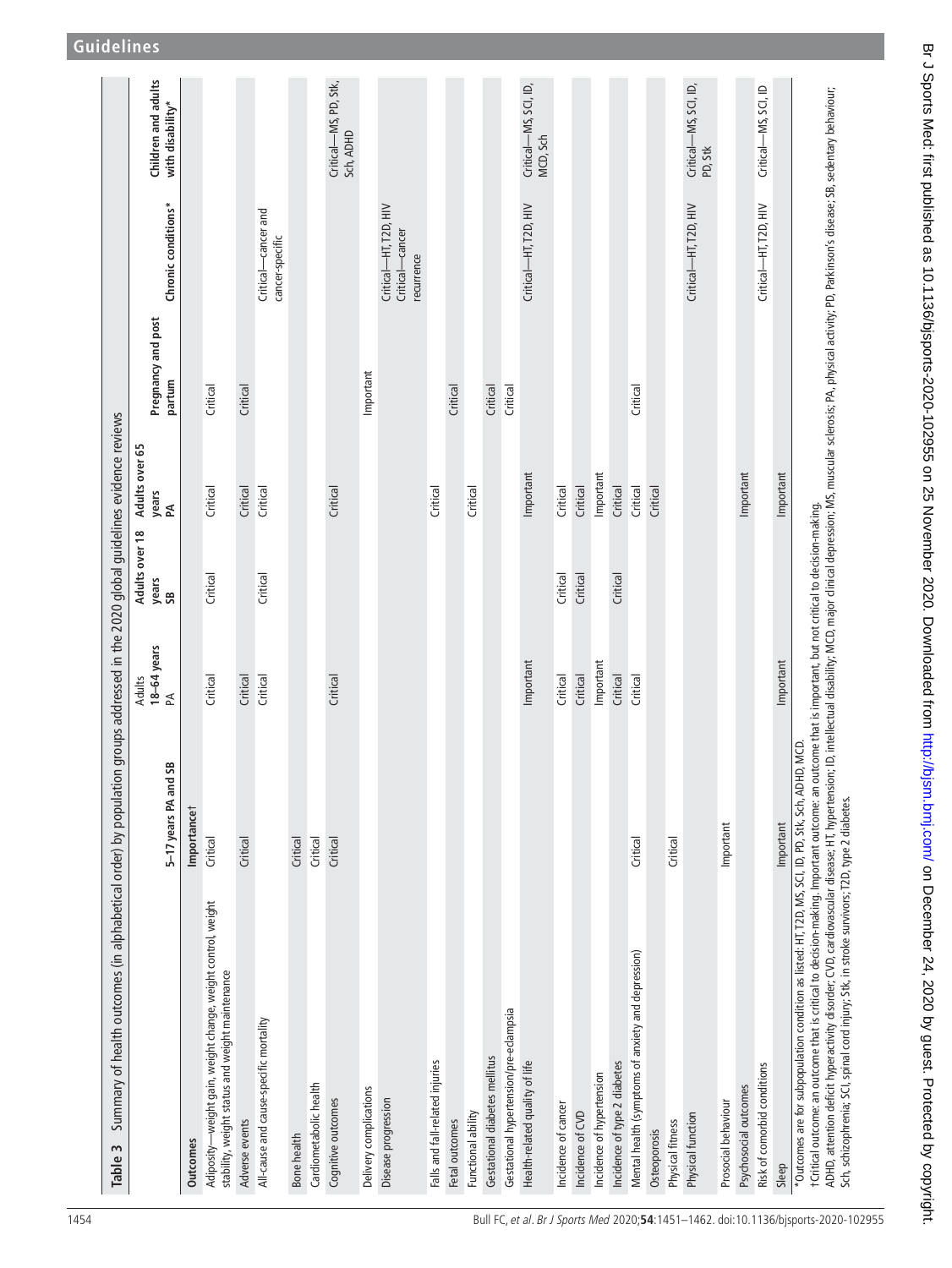for each population group was based on an assessment across all evaluated outcomes [\(table](#page-2-0) 2). The GDG prioritised all-cause mortality and cardiovascular mortality as the most critical outcomes, followed by other clinical outcomes (eg, falls, depression, cognition, health-related quality of life), then intermediate outcomes (eg, cardiometabolic markers, other metabolic markers) as well as physical activity risk and harms. Where there was a lack of subpopulation-specific evidence, the evidence for the general population was extrapolated but downgraded due to indirectness, when appropriate. The GDG came to consensus on each recommendation as well as the strength of recommendation ratings and voting was not required.

As required by the WHO process for guideline development, the draft guidelines were externally reviewed by seven independent reviewers, who provided feedback on the scientific evidence, its interpretation and the content of the guidelines. In addition, the draft guidelines and the evidence profiles were made available to the public and stakeholders, and feedback was sought through a global online consultation conducted between March and April 2020 and that received over 400 contributions. These inputs from scientists, practitioners and the general public were collated and used by the GDG to finalise the guidelines. These were approved by the WHO Guidelines Review Committee in August 2020.

### **THE 2020 GUIDELINES ON PHYSICAL ACTIVITY AND SEDENTARY BEHAVIOUR**

The final recommendations on physical activity and sedentary behaviour for each population group are summarised in [table](#page-5-0) 4. For all populations, doing some physical activity is better than doing none. If individuals are not currently meeting these recommendations, doing some physical activity will bring benefits to health. Individuals should start with small amounts of physical activity and gradually increase frequency, intensity and duration over time. The GDG concluded that the benefits of doing physical activity and limiting sedentary behaviour outweighed the potential harms. Any potential harms may be managed by a gradual increase in the amount and intensity of physical activity.

Pre-exercise medical clearance is generally unnecessary. Individuals who are not currently regularly active and have no contraindications can be recommended to commence and gradually increase levels and intensity of physical activity without a medical clearance. An individual who is habitually engaging in moderate-intensity activity can gradually increase to vigorous intensity activity without needing to consult a healthcare provider. Those who develop new symptoms when increasing their levels of activity should consult a healthcare provider. These guidelines are for the general population and do not address the benefits and harms experienced by athletes undertaking the types and amounts of activity necessary to improve performance-related fitness for participation in competition.

The evidence supporting each of the updated or new recommendations is summarised for each group. Further details, including a more detailed narrative summary of evidence and the evidence profile tables summarising the evidence used for all recommendations, are available from WHO.<sup>[5](#page-11-4)</sup>

#### **Recommendations for children and adolescents (5–17 years)**

The evidence affirmed that physical activity in children and adolescents is associated with improved physical, mental and cognitive health outcomes. Many of the benefits of physical activity are observed with an average of 60min of moderateto-vigorous physical activity (MVPA) daily, although physical

activity beyond 60min of MVPA daily provide additional health benefits. There was insufficient evidence to determine whether specific health benefits vary by type or domain of physical activity. The evidence showed clearly that increased time in aerobic MVPA increases cardiorespiratory fitness and that increased muscle-strengthening activities increases muscular fitness, with some evidence showing incremental benefits of doing both. One notable update from the 2010 guidelines was evidence to support changing from 'at least' 60min to 'an average of' 60min of MVPA per day as this was deemed to more closely reflect the body of evidence and the way MVPA has been measured. The physical activity recommendation was rated as strong based on overall moderate certainty evidence. The evidence indicated that greater time spent in sedentary behaviour is related to adverse health outcomes. The association between sedentary behaviour and adverse health outcomes is generally stronger for television viewing or recreational screen time as the specific exposure variable than for total sedentary time in youth. There was, however, insufficient evidence to set a precise threshold (or 'cut-off') for the amount of sedentary or recreational screen time. The sedentary behaviour recommendation was rated as strong based on low certainty evidence.

#### **Recommendations for adults (18–64 years)**

The evidence reaffirms that all adults should regularly undertake physical activity and that some physical activity is better than none. The adult guidelines include strong recommendations based on overall moderate-certainty evidence on weekly volumes of aerobic and muscle-strengthening physical activity. Many of the benefits of physical activity are observed within average weekly volumes of 150–300min of moderate intensity or 75–150min of vigorous intensity, or an equivalent combination of MVPA. The weekly range of recommended aerobic activity volume is a notable difference compared with the 2010 WHO recommendations that only specified *minimum* weekly thresholds. MVPA bouts of *any duration* now count towards these recommendations, reflecting new evidence to support the value of total physical activity volume, regardless of bout length.<sup>16</sup> This recommendation differs from the requirement of bouts of at least 10min in the previous WHO 2010 guidelines.

There is moderate-certainty evidence of a curvilinear doseresponse association between physical activity volume and some health outcomes, such as all-cause and cardiovascular disease (CVD) mortality, and incident cancer and diabetes. Health benefits occur with levels of physical activity below the recommendations, supporting the statement that some physical activity is better than none. More physical activity is better, although the relative benefits tend to diminish at higher levels of physical activity. However, it is not possible to specify the physical activity levels where diminishing returns begin. For this reason, the new recommendation that aerobic physical activity volumes higher than 300 min of moderate-intensity activity per week, or 150min of vigorous-intensity activity per week have additional health benefits, is rated as conditional. Beyond aerobic physical activity, additional health benefits will occur through participation in muscle-strengthening activities at moderate or greater intensity on 2 or more days a week, a strong recommendation supported by moderate-certainty evidence. There was no evidence to support a dose-response association with higher volumes of muscle-strengthening activities.

There was insufficient evidence to determine whether specific health benefits vary by type or domain of physical activity.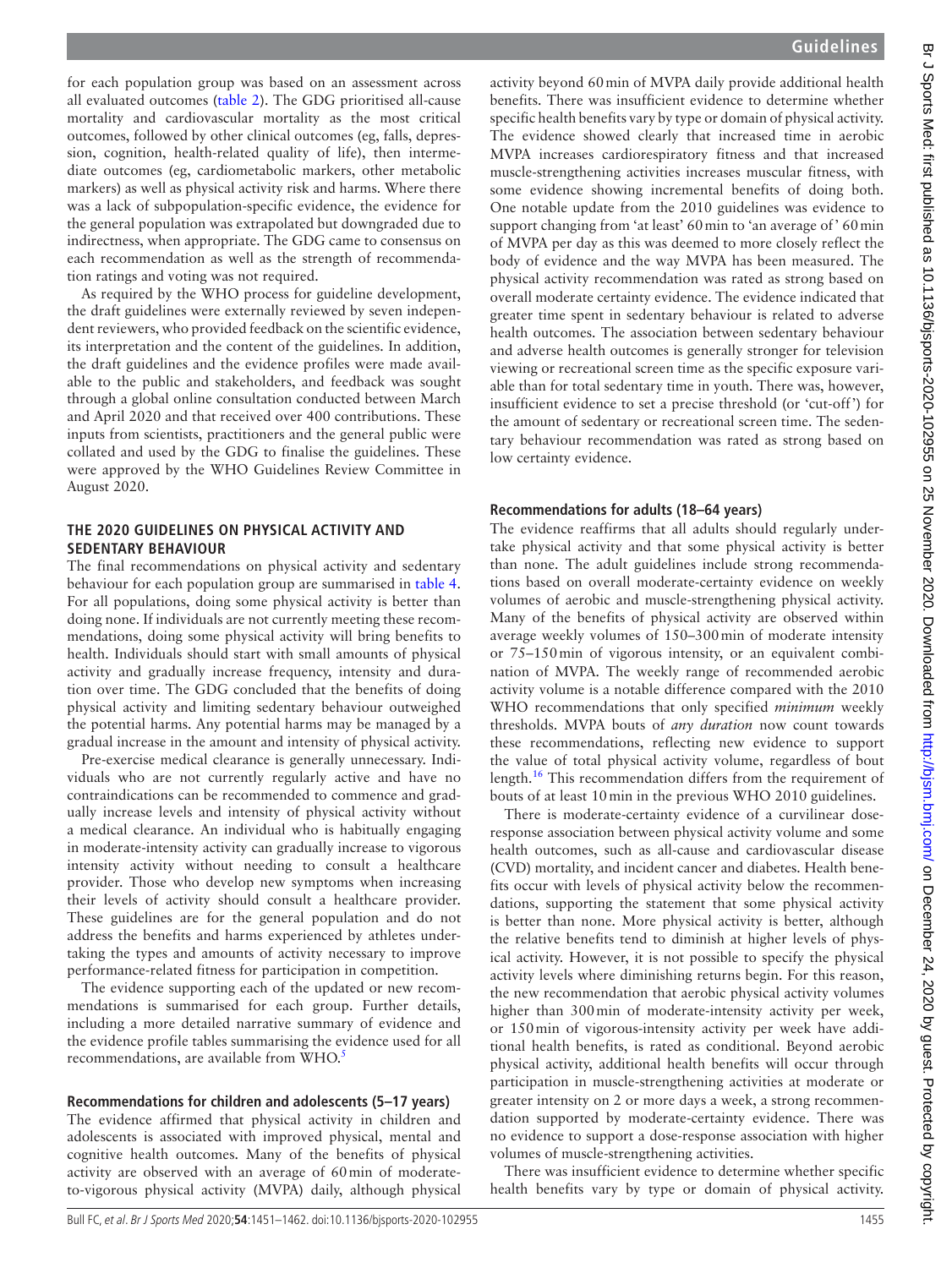#### <span id="page-5-0"></span>**Table 4** Summary of the WHO Guidelines on physcial activity and sedentary behaviour.

**These public health guidelines are for all populations across the age groups from 5 years of age and above, irrespective of gender, cultural background or socioeconomic status and are relevant for people of all abilities. Those with chronic medical conditions and/or disability and pregnant and postpartum women should try to meet these recommendations where possible and as able.**

|                                                                                                                                    | Physical activity                                                                                                                                                                                                                                                                                                                                                                                                                                                                                                                                                                                                                                                                                                                                                                                                                                                                                                                                                                                                                                                                                                                                                                                                                                                                                                                                                                                                                             | Sedentary behaviour                                                                                                                                                                                                                                                                                                                                                                                                                                                                                                                                                                                                                                                                                                                                  |
|------------------------------------------------------------------------------------------------------------------------------------|-----------------------------------------------------------------------------------------------------------------------------------------------------------------------------------------------------------------------------------------------------------------------------------------------------------------------------------------------------------------------------------------------------------------------------------------------------------------------------------------------------------------------------------------------------------------------------------------------------------------------------------------------------------------------------------------------------------------------------------------------------------------------------------------------------------------------------------------------------------------------------------------------------------------------------------------------------------------------------------------------------------------------------------------------------------------------------------------------------------------------------------------------------------------------------------------------------------------------------------------------------------------------------------------------------------------------------------------------------------------------------------------------------------------------------------------------|------------------------------------------------------------------------------------------------------------------------------------------------------------------------------------------------------------------------------------------------------------------------------------------------------------------------------------------------------------------------------------------------------------------------------------------------------------------------------------------------------------------------------------------------------------------------------------------------------------------------------------------------------------------------------------------------------------------------------------------------------|
| <b>Children and adolescents</b><br>(aged 5-17 years), including<br>those living with disability                                    | In children and adolescents, physical activity confers benefits for the following<br>health outcomes: physical fitness (cardiorespiratory and muscular fitness),<br>cardiometabolic health (blood pressure, dyslipidaemia, glucose and insulin<br>resistance), bone health, cognitive outcomes (academic performance, executive<br>function) and mental health (reduced symptoms of depression) and reduced<br>adiposity.<br>It is recommended that:<br>> Children and adolescents should do at least an average of 60 min/day of<br>moderate-to-vigorous intensity, mostly aerobic, physical activity, across the<br>week;<br>$\triangleright$ Vigorous-intensity aerobic activities, as well as those that strengthen muscle<br>and bone should be incorporated at least 3 days a week.<br>Strong recommendation                                                                                                                                                                                                                                                                                                                                                                                                                                                                                                                                                                                                                            | In children and adolescents, higher amounts of sedentary<br>behaviour are associated with detrimental effects on the<br>following health outcomes: fitness and cardiometabolic<br>health, adiposity, behavioural conduct/pro-social behaviour<br>and sleep duration.<br>It is recommended that:<br>► Children and adolescents should limit the amount of<br>time spent being sedentary, particularly the amount of<br>recreational screen time.<br>Strong recommendation                                                                                                                                                                                                                                                                             |
| <b>Adults</b><br>(aged 18–64 years) including<br>those with chronic conditions<br>and those living with<br>disability              | In adults, physical activity confers benefits for the following health outcomes: all-<br>cause mortality, cardiovascular disease mortality, incident hypertension, incident<br>type 2 diabetes, incident site-specific cancers, mental health (reduced symptoms of<br>anxiety and depression), cognitive health and sleep ; measures of adiposity may<br>also improve.<br>It is recommended that:<br>All adults should undertake regular physical activity;<br>Adults should do at least 150–300 min of moderate-intensity aerobic physical<br>activity, or at least 75-150 min of vigorous-intensity aerobic physical activity,<br>or an equivalent combination of moderate-intensity and vigorous-intensity<br>activity throughout the week for substantial health benefits;<br>Adults should also do muscle-strengthening activities at moderate or greater<br>▶<br>intensity that involve all major muscle groups on 2 or more days a week, as<br>these provide additional health benefits.<br>Strong recommendation<br>$\blacktriangleright$ Adults may increase moderate-intensity aerobic physical activity to >300 min,<br>or do >150 min of vigorous-intensity aerobic physical activity, or an<br>equivalent combination of moderate-intensity and vigorous-intensity activity<br>throughout the week for additional health benefits (when not contraindicated<br>for those with chronic conditions).<br>Conditional recommendation | In adults, higher amounts of sedentary behaviour are<br>associated with detrimental effects on the following<br>health outcomes: all-cause mortality, cardiovascular<br>disease mortality and cancer mortality and incidence of<br>cardiovascular disease, type 2 diabetes and cancer.<br>It is recommended that:<br>Adults should limit the amount of time spent being<br>sedentary. Replacing sedentary time with physical<br>activity of any intensity (including light intensity)<br>provides health benefits;<br>To help reduce the detrimental effects of high levels of<br>sedentary behaviour on health, adults should aim to<br>do more than the recommended levels of moderate-to-<br>vigorous physical activity.<br>Strong recommendation |
| <b>Older adults</b><br>(aged 65 years and older)<br>including those with chronic<br>conditions and those living<br>with disability | In older adults, physical activity also helps prevent falls and falls-related injuries<br>and declines in bone health and functional ability.<br>It is recommended that:<br>As for adults, plus<br>As part of their weekly physical activity, older adults should do varied<br>multicomponent physical activity that emphasises functional balance and<br>strength training at moderate or greater intensity on 3 or more days a week,<br>to enhance functional capacity and to prevent falls.<br>Strong recommendation                                                                                                                                                                                                                                                                                                                                                                                                                                                                                                                                                                                                                                                                                                                                                                                                                                                                                                                       | As for adults<br>Strong recommendation                                                                                                                                                                                                                                                                                                                                                                                                                                                                                                                                                                                                                                                                                                               |
| <b>Pregnant and postpartum</b><br>women                                                                                            | In women, physical activity during pregnancy and the postpartum period confers<br>benefits for the following maternal and fetal health outcomes: reduced risk of pre-<br>eclampsia, gestational hypertension, gestational diabetes, excessive gestational<br>weight gain, delivery complications and postpartum depression and no increase in<br>risk of stillbirth, newborn complications or adverse effects on birth weight.<br>It is recommended that all pregnant and postpartum women without<br>contraindication should:<br>• undertake regular physical activity throughout pregnancy and post partum;<br>► do at least 150 min of moderate-intensity aerobic physical activity throughout<br>the week for substantial health benefits;<br>incorporate a variety of aerobic and muscle-strengthening activities. Adding<br>gentle stretching may also be beneficial.<br>In addition:<br>Women who, before pregnancy, habitually engaged in<br>vigorous-intensity aerobic activity or who were physically<br>active can continue these activities during pregnancy and<br>the postpartum period.<br>Strong recommendation                                                                                                                                                                                                                                                                                                               | Pregnant and postpartum women should limit the<br>▶<br>amount of time spent being sedentary. Replacing<br>sedentary time with physical activity of any intensity<br>(including light intensity) provides health benefits.<br>Strong recommendation                                                                                                                                                                                                                                                                                                                                                                                                                                                                                                   |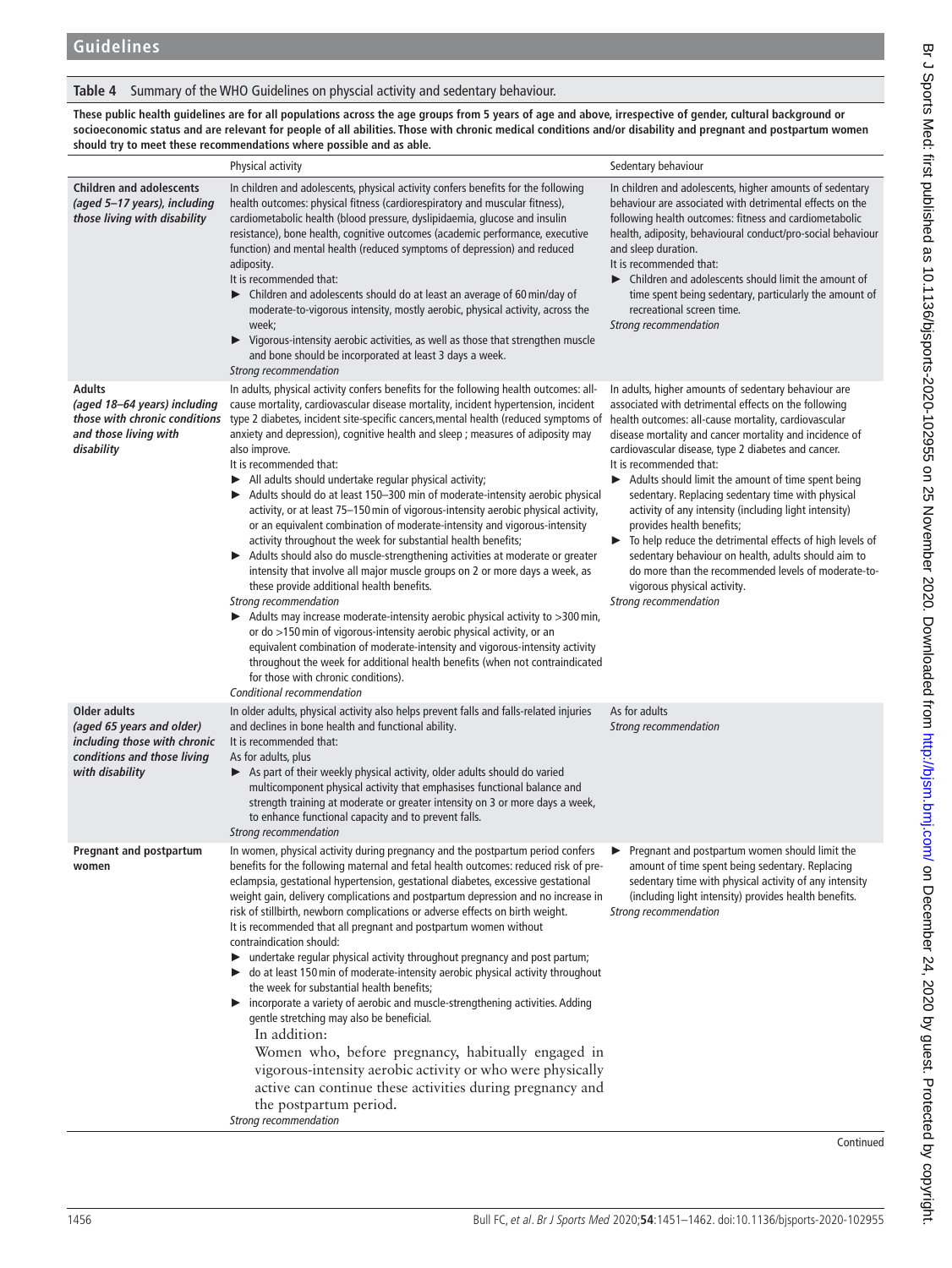#### **Table 4** Continued

**These public health guidelines are for all populations across the age groups from 5 years of age and above, irrespective of gender, cultural background or socioeconomic status and are relevant for people of all abilities. Those with chronic medical conditions and/or disability and pregnant and postpartum women should try to meet these recommendations where possible and as able.**

Physical activity Sedentary behaviour Sedentary behaviour Sedentary behaviour

**Additional explanatory and practical notes**:

*Some physical activity is better than none*.

If not currently meeting these recommendations, doing some physical activity will bring benefits to health. Start with small amounts of physical activity and gradually increase frequency, intensity and duration over time. Pre-exercise medical clearance is generally unnecessary for individuals without contraindications prior to beginning light-intensity or moderate-intensity physical activity not exceeding the demands of brisk walking or everyday living.

It is important to provide all children and adolescents with safe and equitable opportunities and encouragement to participate in physical activities that are appropriate for their age and ability, that are enjoyable, and that offer variety.

Older adults should be as physically active as their functional ability allows and adjust their level of effort for physical activity relative to their level of fitness.

When not able to meet the recommendations, adults with chronic conditions should aim to engage in physical activity according to their abilities. Adults with chronic conditions may wish to consult with a physical activity specialist or healthcare professional for advice on the types and amounts of activity appropriate for their individual needs, abilities, functional limitations/complications, medications and overall treatment plan.

If pregnant and postpartum women are not currently meeting these recommendations, doing some physical activity will bring benefits to health. They should start with small amounts of physical activity and gradually increase frequency, intensity and duration over time. Pelvic floor muscle training may be performed on a daily basis to reduce the risk of urinary incontinence.

Additional on safety considerations when undertaking physical activity for pregnant women are:

- Avoid physical activity during excessive heat, especially with high humidity;
- Stay hydrated by drinking water before, during and after physical activity;
- ► Avoid participating in activities which involve physical contact, pose a high risk of falling or might limit oxygenation (such as activities at high altitude, when not normally living at altitude);
- Avoid activities in supine position after the first trimester of pregnancy;
- Pregnant women considering athletic competition or exercising significantly above the recommended guidelines should seek supervision from a specialist healthcare provider; ► Pregnant women should be informed by their healthcare provider of the danger signs for when to stop, or limit physical activity and to consult a qualified healthcare provider immediately if they occur.

Return to physical activity gradually after delivery and in consultation with a healthcare provider in the case of delivery by caesarean section.

There are no major risks to people living with disability engaging in physical activity when it is appropriate to an individual's current activity level, health status and physical function and the health benefits accrued outweigh the risks. People living with disability may need to consult a healthcare professional or other physical activity and disability specialist to help determine the type and amount of activity appropriate for them.

Physical activity accrued at work, leisure, home or during transportation count towards the recommended amounts.

The reviewed evidence on sedentary behaviour and health outcomes in adults provided support that all adults should limit the amount of time spent sedentary. There was moderatecertainty evidence that the relationship of sedentary behaviour with all-cause and CVD mortality varies by amount of physical activity. For other outcomes, the evidence was insufficient. New evidence on the interdependent relationship between sedentary behaviour and physical activity underpinned the additional guidance that recommends increased levels of MVPA in the context of high levels of sedentary time. However, there was insufficient evidence to specify quantitative thresholds of sedentary behaviour, to determine whether specific health benefits vary by type or domain of sedentary behaviour or to determine the influence of frequency and duration of breaks in sedentary behaviour on health outcomes.

#### **Recommendations for older adults (65 years and above)**

The evidence reviewed on physical activity and sedentary behaviour for adults also applied to older adults for the common set of critical health outcomes ([table](#page-3-0) 3), because the majority of studies employed no upper age limit and therefore included adults over the age of 65 years. Additional health-related outcomes were reviewed because of their significant importance to older adults: 1) falls; 2) fall-related injuries; 3) physical function; 4) frailty and 5) osteoporosis.

New high-certainty evidence demonstrates an inverse doseresponse relationship between volume of aerobic physical activity and risk of physical functional limitations in older adults. High-certainty evidence demonstrates that balance and functional exercises reduce the rate of falls and that engaging in a

range of different types of physical activity can help to improve a wide range of elements of physical function. Moderate-certainty evidence indicates that the risk of fall-related injury may be reduced with multicomponent physical activity (combinations of balance, strength, endurance, gait and physical function training). As such it is recommended that as part of their weekly physical activity, older adults should do varied multicomponent physical activity at moderate or greater intensity on 3 or more days a week in order to enhance functional capacity and prevent falls. One notable update from the previous 2010 guidelines is that regular participation in this type of physical activity is recommended for *all* older adults rather than specifically those with poor mobility. Moderate-certainty evidence indicates that programmes involving multiple exercise types probably have significant effects on bone health and osteoporosis prevention. Because the evidence reviewed for sedentary behaviour in adults included those over the age of 65 years, the adult recommendations were deemed to also apply for this population group.

### **Recommendations for pregnant and postpartum women**

There is high-certainty evidence that physical activity during pregnancy is associated with reduced gestational weight gain and reduced risk of gestational diabetes mellitus in pregnant women with overweight or obesity. There is high-certainty to moderatecertainty evidence that the incidence of gestational hypertension is no different between pregnant women who exercise and those receiving standard antenatal care.

Among pregnant women with overweight or obesity, there is low-certainty to moderate-certainty evidence to suggest no increased risk of low birth weight, small for gestational age or large for gestational age babies between women who are physically active and those in standard antenatal care. There is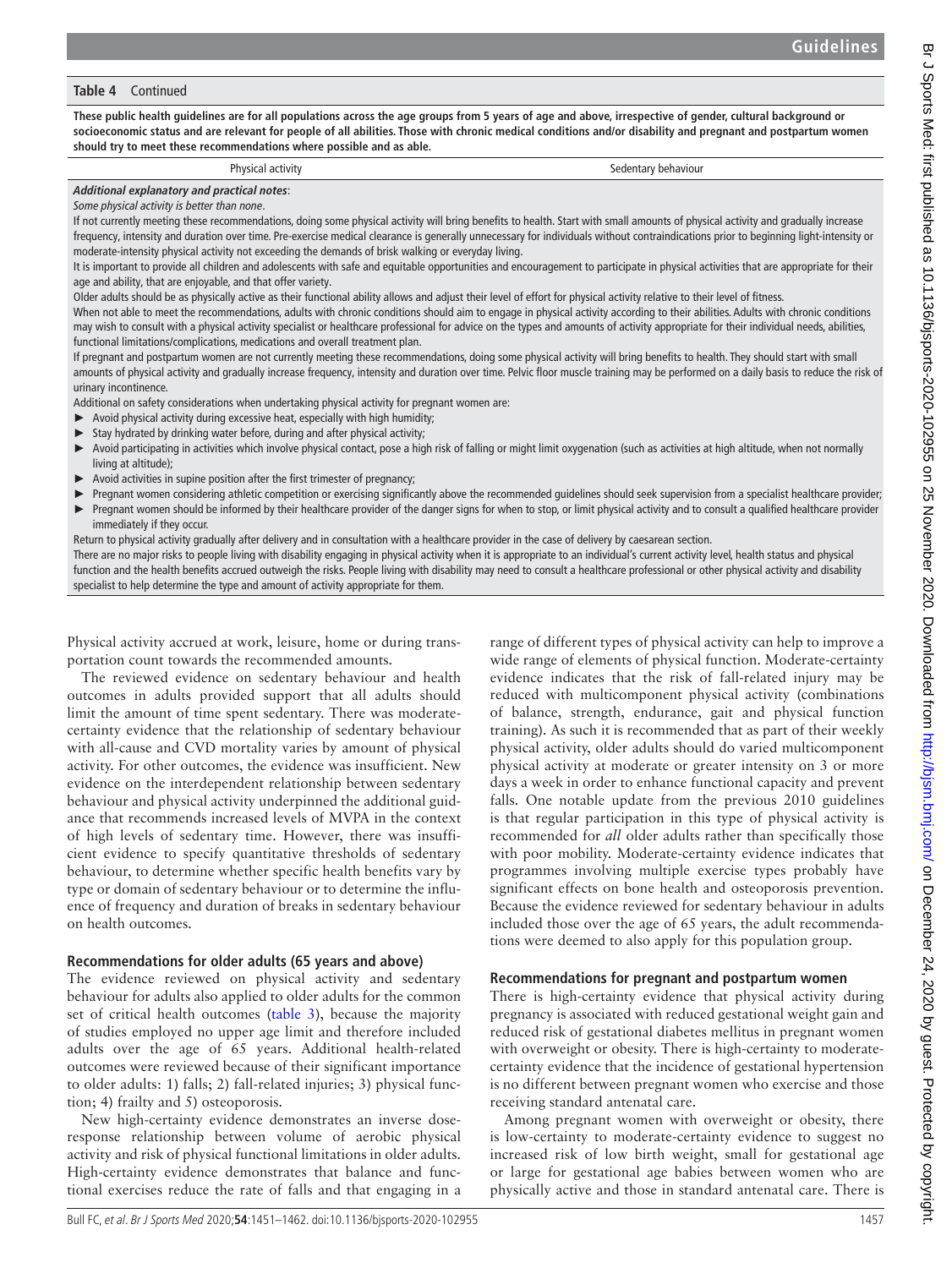moderate-certainty evidence of a small, but significant, reduced risk of preterm birth in mothers who engaged in vigorous physical activity. Similarly, among pregnant women with overweight or obesity there was no significant difference in the risk of preterm birth between those who were physically active and those in standard antenatal care. Available evidence from intervention trials combining both aerobic and muscle-strengthening physical activity support the recommendation for regular strength training to be included for pregnant and postpartum women.

No direct evidence was reviewed on sedentary behaviour for this subpopulation; however, the GDG reviewed the evidence for general populations and concluded it was applicable. Therefore, the sedentary behaviour recommendations for adults are extrapolated to pregnant and postpartum women and the certainty of the evidence downgraded for indirectness.

#### **Recommendations for people living with chronic conditions**

Physical activity is considered safe for adults living with the selected chronic conditions without contraindications, and the benefits generally outweigh the risks. Evidence was reviewed for the following chronic conditions: cancer, hypertension, type 2 diabetes and HIV. Greater physical activity is related to improved health outcomes in people living with coronary heart disease. Among adults with type 2 diabetes, there is high-certainty evidence that physical activity is associated with decreased risk of CVD mortality and decreased levels of haemoglobin A1c, blood pressure, body mass index and lipids. Among adults with hypertension, there is high-certainty evidence that physical activity decreases risk of progression of cardiovascular disease and reduces blood pressure, while there is moderate-certainty evidence that physical activity reduces the risk of CVD mortality. High-certainty evidence shows that physical activity performed postcancer diagnosis is related to lower risks of mortality from all causes and mortality from cancer in female breast cancer survivors and colorectal cancer survivors.

Given that large numbers of people are currently living with HIV and that antiretroviral therapy has become effective and widely available, HIV is now considered a chronic condition. Thus, evidence on people living with HIV are included in these guidelines for the first time. There was moderatecertainty evidence that in people living with HIV, physical activity enhances health-related quality of life, maximal oxygen consumption, exercise tolerance, general health and physical functioning. There was moderate-certainty to high-certainty evidence that regular physical activity did not result in significant change in viral load, CD4+ countor disease progression, and as such, persons living with HIV are not adversely affected by physical activity.

There was moderate-certainty to high-certainty evidence that physical activity decreased symptoms of anxiety and depression. In addition, there was moderate-certainty to high-certainty evidence that physical activity was associated with a reduction in body fat percentage and an increase in lean body mass, but not waist circumference or body mass index.

Although there was no direct evidence on sedentary behaviour for these subpopulations, the GDG considered and concluded that the evidence for general populations was applicable. Therefore, the sedentary behaviour recommendations for adults were extrapolated to adults living with these chronic diseases and the certainty of the evidence downgraded for indirectness.

#### **Recommendations for people living with disability**

Evidence was reviewed for the following health conditions: multiple sclerosis, spinal cord injury, intellectual disability, Parkinson's disease, stroke, major clinical depression, schizophrenia and attention deficit hyperactivity disorder (ADHD). The following health outcomes were examined: comorbidity, physical functioning, cognition and quality of life, but not all outcomes were assessed for each condition. This evidence was considered together with the evidence for those without disability and the resulting recommendations were extrapolated to be applicable to people with disability in general.

Physical activity is considered safe and beneficial for people living with disability without contraindications, and there are no major risks when it is appropriate to an individual's current activity level, health status and physical functioning level. Adults living with disability may need to consult a healthcare professional or other physical activity and disability specialist to help determine the type and amount of activity appropriate for them.

In people with spinal cord injury, low-certainty and moderatecertainty evidence suggests physical activity reduces shoulder pain and improves vascular function in paralysed limbs. Insufficient evidence was available to determine the relationship between physical activity and comorbid conditions in individuals with intellectual disability or multiple sclerosis. There is highcertainty evidence showing that physical activity can improve functioning in people with multiple sclerosis, spinal cord injury and a history of stroke. For people with intellectual disability or Parkinson's disease, this evidence is of low certainty and high certainty, respectively. Limited evidence was available for the relationship between physical activity and quality of life in people with multiple sclerosis, spinal cord injury and intellectual disability. However, for people with schizophrenia and major clinical depression there was moderate-certainty evidence for beneficial effects on quality of life. Moderate-certainty evidence indicates that physical activity can have beneficial effects on cognition in people with multiple sclerosis, Parkinson's disease, a history of stroke, ADHD and major clinical depression. For people with schizophrenia this evidence was of high certainty.

The evidence on the associations between sedentary behaviour and health outcomes in children, adolescents and adults living with disability was derived from literature reviewed for the general populations. The GDG concluded that these recommendations could be extrapolated to children, adolescents, adults and older adults living with disability, according to their specific ability, but downgraded the certainty of the evidence due to indirectness. The GDG agreed that benefits accrued from reducing sedentary time and gradually increasing physical activity where possible, depending on ability. In the case of those living with disability, especially wheelchair users or those with low mobility, it is important to note that it is possible to avoid sedentary behaviour while sitting or lying by doing light-intensity or highintensity activities that do not involve the lower extremities.

#### **DISCUSSION**

The updated WHO 2020 *Guidelines on Physical Activity and* Sedentary Behaviour<sup>[5](#page-11-4)</sup> provide clear, evidence-based, recommendations on how much physical activity provides health benefits for different population groups and on the potential risks of sedentary behaviours. These guidelines should be used to inform global, regional and national policy actions and investment, as well as to guide and strengthen national health behaviour surveillance systems that track progress towards national and global targets.<sup>[1](#page-11-0)</sup> The development of these new guidelines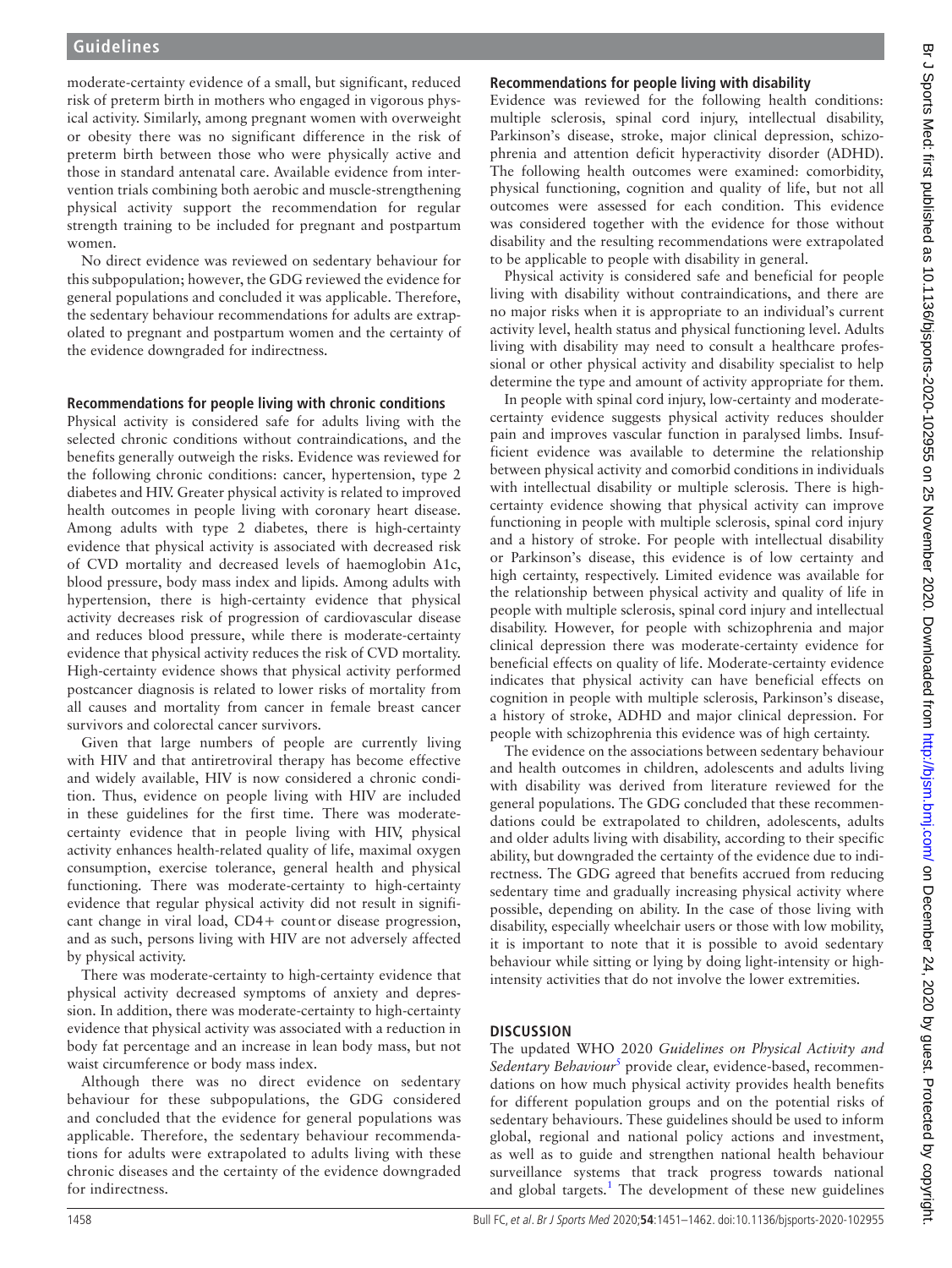identified important areas requiring further research and thus also identified research priorities for the academic and research community.

#### **What remains the same?**

The evidence confirms the value of participating in regular physical activity to achieve health benefits across all ages and abilities. Further it supports key messages that some physical activity is better than none and that more is better for optimal health outcomes. More specifically, the evidence reaffirms all adults should undertake regular physical activity and should aim to achieve at least 150min of moderate-intensity, or 75min of vigorous-intensity aerobic physical activity per week, or some equivalent combination of moderate-intensity and vigorousintensity aerobic physical activity. Among children and adolescents, an average of 60min/day of moderate-to-vigorous intensity physical activity across the week (most of which should be aerobic), leads to health benefits. Furthermore, the guidelines continue to reinforce the value of muscle-strengthening activity for all adults and children. The key physical activityspecific recommendations above remain largely unchanged from 2010 and are consistent with other recently developed physical activity guidelines from several countries.<sup>13 17-22</sup>

#### **What is new?**

There are a few important differences in the new guidelines that should be highlighted for each age group. First, in adults, the previous stipulation that physical activity should be accumulated in at least 10min bouts has been removed. This change reflects the accumulated evidence from cohort studies, which shows physical activity of any bout duration is associated with improved health outcomes, including all-cause mortality.<sup>[16 23](#page-11-15)</sup> Second, these updated guidelines for adults now specify a target range of 150–300min of moderate-intensity and 75–150min of vigorous-intensity physical activity, compared with the previous guidelines that focused on achieving at least 150min of moderateintensity or 75min of vigorous-intensity activity per week. This change acknowledges that there is a range of physical activity which captures the maximal risk reductions for health outcomes associated with physical activity and going beyond this range does not appreciably further decrease the risk of major outcomes such as all-cause or CVD mortality. Third, with respect to older adults, the recommendation regarding multicomponent physical activity that emphasises functional balance and strength training to enhance functional capacity and prevent falls now applies to all older adults rather than specifically those with poor mobility. This change acknowledges the large volume of evidence demonstrating unequivocal beneficial effects of this physical activity type on the functional capacity and risk of falls in older people with a range of functional abilities.

There was also one key change in the new recommendations for children and adolescents. Specifically, the updated recommendation is now to do at least an 'average of 60min/day' of MVPA rather than the previously stated '*accumulate* 60min of physical activity daily'. Although this might appear to be a subtle difference, the change better reflects the scientific evidence as most studies reported associations between an average daily value of physical activity rather than an accumulation of 60min on each and every day of the week.

The new recommendation that sedentary behaviour should be limited across all groups is an important addition to these new global guidelines since 2010 and is in line with other recent country-level guidelines<sup>19 20</sup> that generally support the

notion of moving more and reducing sedentary time ('sitting less' for ambulatory people). Although specifying a quantitative threshold on the amount of sedentary behaviour was strongly considered, there was insufficient evidence. Furthermore, variations in how sedentary time was measured, and that a threshold would likely vary by health outcome, by level of physical activity and by population subgroups, made quantifying upper time limits difficult to ascertain.

The recommendation to limit sedentary behaviour was qualified with an acknowledgement that replacing sedentary time with any intensity of physical activity (including light intensity) has health benefits. This recommendation was based first on the juxtaposed evidence of lower levels of time spent in sedentary behaviours being beneficial for health even among those with modest levels of MVPA, and on the emerging, largely crosssectional evidence, from 'replacement' studies (ie, isotemporal substitution) demonstrating these effects more directly. Second, there was evidence of effect modification between sedentary time and MVPA, which supported the development of a second recommendation emphasising the benefits of undertaking more than the recommended levels of MVPA to help reduce the detrimental effects of high levels of sedentary behaviour. The important practical application of this recommendation is to encourage the promotion of multiple approaches to limiting the negative health outcomes associated with high levels of sedentary time. This includes recommending individuals reduce their time spent in sedentary behaviours or increase their MVPA to help offset the negative impact, or some combination of both strategies. Given that time spent in sedentary behaviours at work, for transport or for recreation appears to be overtaking time spent in more healthy physical activity behaviours during waking hours, the GDG deemed it important to attend to both physical activity and sedentary time and, therefore, to recommend a 'balance' of these behaviours for better health. Although the evidence on health benefits of 'breaking up' sedentary time and types of sedentary behaviours was reviewed, the GDG considered that there was insufficient evidence to provide specific quantified recommendations.

An additional issue related to the sedentary recommendations was the decision to opt specifically for the use of the term 'sedentary behaviour' instead of 'sitting', which has been commonly used in several national guidelines. This wording choice was deliberate and made to reflect the overarching agenda of these new guidelines to be inclusive of people living with disability and therefore to emphasise options for reducing sedentary behaviour among wheelchair users and those with low mobility, where prolonged sitting may be unavoidable. For such people, sedentary time can be minimised through physical activity while remaining seated.

#### **Guidelines for special groups—key considerations**

The development of recommendations on physical activity and sedentary behaviours specifically for key populations, namely, people living with disability and chronic conditions, as well as for pregnant and postpartum women, addressed important gaps in global health policy. These new recommendations affirm that physical activity is feasible for these groups; and provides for the first-time global science-based recommendations to inform the development of population-based initiatives to improve health outcomes for these population groups. In particular, these recommendations for people living with chronic disease and disability should stimulate increased attention in policy, surveillance, investment and research aligned to the agenda of inclusion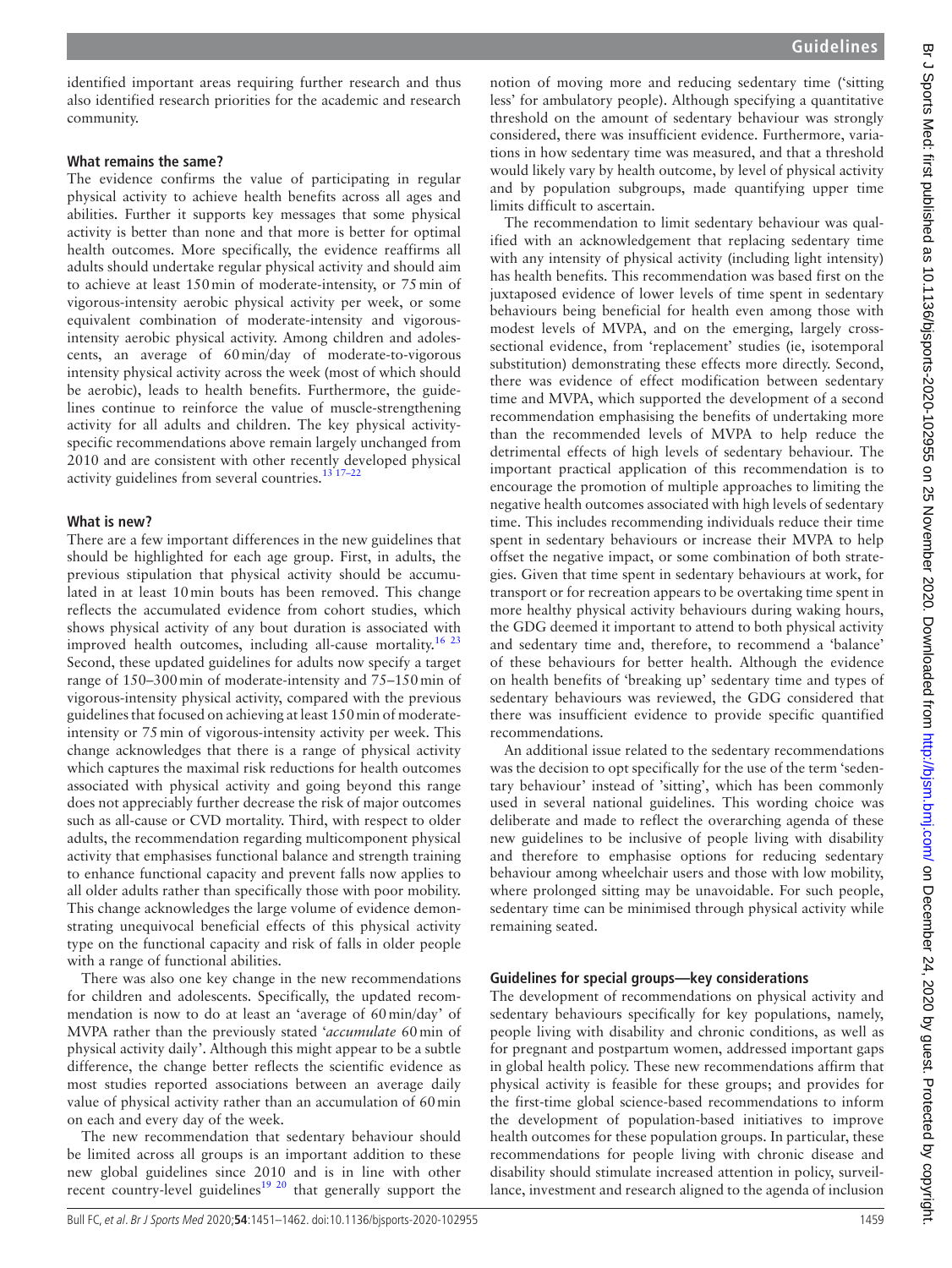as called for in the sustainable development goals $^{24}$  $^{24}$  $^{24}$  as well as in the convention on the rights of people living with disability. $25$ 

In undertaking this new work there were however several limitations. Specifically, the association between physical activity and health outcomes was only reviewed for selected chronic conditions and disabilities and there was limited evidence to inform on the optimal type, frequency or duration of activity by health condition. Due to the lack of direct evidence, considerable extrapolation was needed to develop the recommendations on physical activity and the recommendations on sedentary behaviour relied entirely on the evidence from the general population. Nonetheless, the GDG concluded the strong recommendations for this population reflect the balance between desirable and undesirable consequences and send an important message to support the inclusion of people living with disability in physical activity population health initiatives.

#### **Using these guidelines**

Developing global guidelines is not an end in itself. The 2020 WHO guidelines provide a set of evidence-based physical activity and sedentary behaviour recommendations that national governments can adopt, thus removing the need for countries to use limited resources to undertake their own scientific reviews and expert consensus process. This issue is particularly important for LMICs where resources may be limited. During adoption of these global guidelines, national policymakers are encouraged to consider their national context and factors such as culture, ethnic diversity, existing social norms and the current provision for physical activity promotion within healthcare services as well as primary prevention, to inform adaptations and dissemination of the guidelines.

The existence of guidelines, in isolation, is unlikely to lead to increases in population levels of physical activity. It is critical that they are supported by coordinated dissemination to key audiences and a sustained national public education communication strategy. Furthermore, communication activities must be combined with implementation of setting specific policy actions to support behaviour change. How to optimise the impact of physical activity guidelines through effective communication strategies is explored in a separate paper in this issue.<sup>26</sup>

In 2018, the new GAPPA 2018–2030 set a target to reduce physical inactivity by 15% by 2030 and outlined 20 recom-mended policy actions and interventions.<sup>[1](#page-11-0)</sup> These included recommending all countries combine sustained national public education and awareness campaigns with the integration of physical activity counselling programmes into primary and secondary healthcare. Other recommendations included the creation of appropriate and supportive environments for physical activity for all population groups and increasing opportunities for physical activity in schools, workplaces, cities and communities and as a form of safe and sustainable transport.

These 2020 global guidelines provide focus to the overall goal of national policy and support expanding the scope of actions to include additional groups, such as people living with disability, chronic conditions and women who are pregnant or post partum. National policy will need to offer a route to the development of appropriate programme delivery and practice that recognises community needs and the diversity of groups and contexts and seeks to reduce existing disparities in access to and engagement in physical activity. The inclusion of global recommendations on muscle strengthening activities is not new in these updated guidelines, but the GDG implicitly recognised their increasing importance due to an expanding evidence base.

Promotion of muscle strengthening and falls prevention activities have been largely forgotten or ignored in the past<sup>2728</sup> and in most countries a much greater focus on this is now required for policy and practice.

### **Implications of these guidelines for health surveillance**

These updated guidelines have several implications for future population monitoring and research. First, currently used surveillance instruments and/or protocols will need adaptation to align with the key changes made in these updated guidelines. Second, national population surveillance systems will need to be extended to include and track trends in key populations such as children aged 5–10 years, pregnant and postpartum women, older adults and persons living with disability or chronic conditions. Third, monitoring systems should be strengthened to track trends in muscle-strengthening exercises, which are of increasing importance with an ageing demographic in many countries. Fourth, as many countries are reliant on self-reported methods, which have well-established limitations,  $2<sup>9</sup>$  there is a need to accelerate advancements in sensor technology to ensure it provides a practical and affordable approach to assessing physical activity and sedentary behaviours. The potential of the new guidelines for advancing surveillance as well as the need for development

## **Key messages**

- ► These new 2020 WHO *Guidelines on Physical Activity and Sedentary Behaviour* provide evidence-based public health recommendations concerning the amount and types of physical activity that offer significant health benefits and mitigate health risks.
- ► They update and replace the previous 2010 WHO recommendations on physical activity.
- $\blacktriangleright$  The guidelines address children over the age of 5 years, adults, older adults and, for the first time, include specific recommendations for pregnant and postpartum women and people living with chronic conditions or disability.
- $\triangleright$  For all populations, the benefits of doing physical activity and limiting sedentary behaviour outweighed the potential harms.
- $\triangleright$  Risks can be managed by gradual increase in the amount and intensity of physical activity.
- ► Some physical activity is better than none for those not currently meeting these recommendations, individuals should start with small amounts of physical activity and gradually increase frequency, intensity and duration over time.
- ► Countries are encouraged to adopt and disseminate these new global guidelines to key audiences, and use them as the basis for sustained national public education communication campaigns responding to their national context and factors such as culture, ethnic diversity and social norms.
- ► These new guidelines should inform national policy and actions to promote physical activity and reduce sedentary behaviours as well as to align national health behaviour surveillance systems that track progress towards national and global targets.
- ► Important evidence gaps remain and more research is needed on the dose-response relationship between volume and/or intensity of physical activity and health outcomes, particularly in people living with disability, and further evidence from low-income and middle-income, disadvantaged or underserved communities.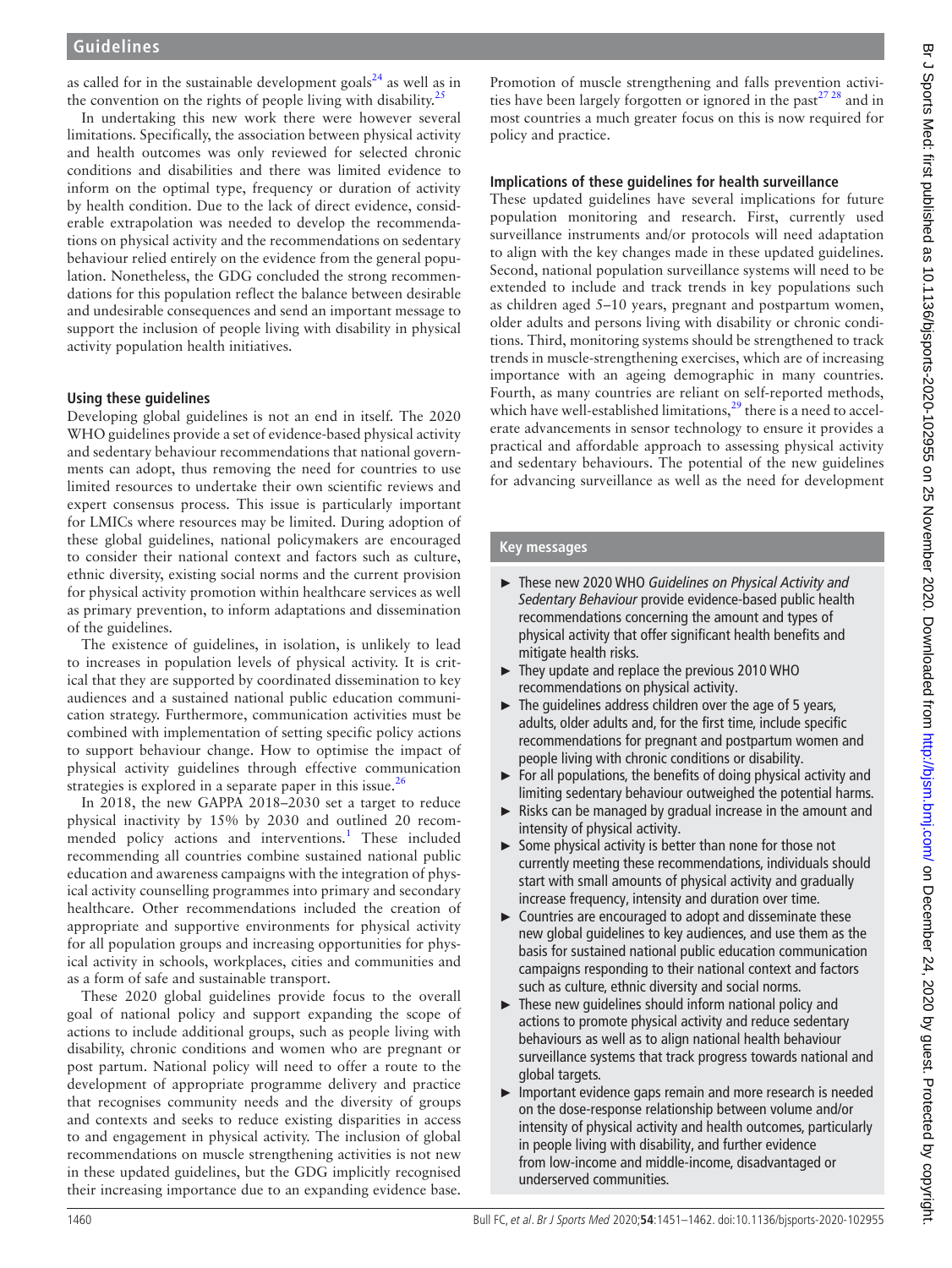of device-based approaches to inform a new generation of guidelines is discussed by Troiano *et al*. [30](#page-11-22)

#### **Key knowledge gaps**

Despite the large quantity of data relating physical activity, and increasingly sedentary behaviours, to health outcomes across the life-span, the GDG discussions revealed important evidence gaps, which should be prioritised to inform future guidelines. The most common need cited is more research on the doseresponse relationship between volume and/or intensity of physical activity and health outcomes. Such information is key to establishing minimal effective doses and maximum safety thresholds of physical activity for different population subgroups. There also remains limited evidence from LMICs and economically disadvantaged or underserved communities and many studies are not designed or powered to test for effect modification by various sociodemographic factors. Such information is important for making more specific public health recommendations and reducing health disparities in more vulnerable sectors of the population. Further details on the research gaps arising from these new guidelines can also be found elsewhere. $31$ 

#### **CONCLUSIONS**

These new, updated WHO guidelines on physical activity and sedentary behaviour, together with the WHO guidelines for under 5 years of age,  $6$  provide recommendations on physical activity and sedentary behaviour for individuals across the whole age spectrum and address a long-lasting gap with the inclusion of key populations for the first time. Collectively, the recommendations affirm the importance of regular aerobic and musclestrengthening physical activity and reduction in sedentary behaviours. Benefits accrue from doing any amount of physical activity and this applies to people of all ages and abilities. There are significant health gains and cost savings to health systems if countries adopt these guidelines and direct efforts and resources to implementation of programmes and policy to enable achievement of the 2030 GAPPA target set out in the global action plan on physical activity.<sup>[1](#page-11-0)</sup> Benefits extend also beyond the health sector as mounting evidence across diverse fields shows the interconnected social, economic and environmental impacts of more physically active populations. Now, it is time to work to ensure and support the adoption and implementation of these new global guidelines for a healthier, more active future worldwide.

#### **Author affiliations**

<sup>1</sup> Physical Activity Unit, Department of Health Promotion, World Health Organization, Geneva, Switzerland

<sup>2</sup>School of Human Sciences, The University of Western Australia, Perth, Western Australia, Australia

<sup>3</sup> Health Promotion Center, Riyadh, Saudi Arabia

<sup>4</sup> Centre for Health Research, University of Southern Queensland, Toowoomba, Queensland, Australia

5 Age Institute, Helsinki, Finland

<sup>6</sup>Public Health Evaluation and Projection Unit, Finnish Institute for Health and

Welfare, Helsinki, Uusimaa, Finland

<sup>7</sup>College of Health Solutions, Arizona State University, Phoenix, Arizona, USA 8 Department of Movement and Sports Sciences, Ghent University, Belgium <sup>9</sup>Institute of Technology Tralee, Tralee, Co Kerry, Ireland

<sup>10</sup>UNESCO Chair of Transforming the Lives of People with Disabilities, their Families and Communities, Through Physical Education, Sport, Recreation and Fitness<br><sup>11</sup>Healthy Active Living and Obesity Research Group, Children's Hospital of Eastern Ontario Research Institute, Department of Pediatrics, University of Ottawa, Ottawa,

Ontario, Canada <sup>12</sup>School of Health and Life Sciences, Glasgow Caledonian University, Glasgow, UK <sup>13</sup>Departments of Medicine, and Medical Informatics & Clinical Epidemiology, Oregon Health & Science University, Portland, Oregon, USA

<sup>14</sup>MRC Epidemiology Unit, School of Clinical Medicine, University of Cambridge, Cambridge, UK

<sup>15</sup>Baker Heart and Diabetes Institute, Melbourne, VIC 3004, Australia; Diabetes Research Centre, University of Leicester, Leicester General Hospital, Leicester, UK <sup>16</sup>Department of Exercise and Nutrition Science, Milken Institute School of Public Health, The George Washington University, Washington, DC, USA

<sup>17</sup> Department of Sport Medicine, Norwegian School of Sport Science, Oslo, Norway <sup>18</sup>Department of Chronic Diseases and Ageing, Norwegian Institute of Public Health, Oslo, Norway

<sup>19</sup>NICM Health Research Institute. Western Svdnev University, Penrith, New South Wales, Australia

<sup>20</sup>Division of Psychology and Mental Health, University of Manchester, Manchester, UK

<sup>21</sup>Department of Cancer Epidemiology and Prevention Research, CancerControl Alberta, Alberta Health Services, Calgary, Alberta, Canada

<sup>22</sup>Centre for Public Health, Queen's University Belfast, Belfast, UK<br><sup>23</sup>Department of Non-Commuicable Diseases, Ministry of Health, Nairobi, Kenya <sup>24</sup>Centre for Exercise, Nutrition & Health Science, School for Policy Studies, University of Bristol, Bristol, UK

<sup>25</sup> Population and Public Health Sciences, Pennington Biomedical Research Center, Baton Rouge, Louisiana, USA

<sup>26</sup>Research Centre for Health through Physical Activity, Lifestyle and Sport, Division of Exercise Science and Sports Medicine, Department of Human Biology, Faculty of Health Sciences, University of Cape Town, Cape Town, South Africa

<sup>27</sup> Department of Epidemiology and Preventive Medicine, University of Regensburg, Germany

<sup>28</sup>Faculty of Medicine and Health Sciences, Norwich Medical School, University of East Anglia Faculty of Medicine and Health Sciences, UK

<sup>29</sup> PROFITH (PROmoting FITness and Health through physical activity) research group, Department of Physical Education and Sports, Faculty of Sport Sciences, Research Institute of Sport and Health, University of Granada, Spain

<sup>30</sup>Sports and Exercise Medicine Unit and Department of Allied Health Sciences, Faculty of Medicine, University of Colombo, Colombo, Sri Lanka

<sup>31</sup>Charles Perkins Centre, University of Sydney, School of Health Sciences, Faculty of Medicine and Health, The University of Sydney, Sydney, New South Wales,

Australia<br><sup>32</sup>Institute for Musculoskeletal Health, The University of Sydney, Sydney, New South Wales, Australia

<sup>33</sup>Epidemiology and Genomics Research Program, National Cancer Institute, Bethesda, Maryland, USA

<sup>34</sup>Department of Public and Occupational Health, Amsterdam Public Health Research Institute, Amsterdam Vrije Universiteit, Amsterdam, The Netherlands

<sup>35</sup> Prevention Research Collaboration, School of Public Health, The University of Sydney, Sydney, New South Wales, Australia

<sup>5</sup>National Department of Health, Port Moresby, Papua New Guinea

**Twitter** Matthew P Buman [@mbuman,](https://twitter.com/mbuman) Ulf Ekelund [@Ulf\\_Ekelund,](https://twitter.com/Ulf_Ekelund) Estelle Lambert [@vickilambert,](https://twitter.com/vickilambert) Karen Milton [@karenmilton8,](https://twitter.com/karenmilton8) Emmanuel Stamatakis [@M\\_](https://twitter.com/M_Stamatakis) [Stamatakis](https://twitter.com/M_Stamatakis) and Anne Tiedemann [@AnneTiedemann1](https://twitter.com/AnneTiedemann1)

**Acknowledgements** The work and contributions to support this work from the following are gratefully acknowledged: the systematic reviews of evidence prepared for 2018 US Physical Activity Guidelines Advisory Committee Scientific Report to the Secretary of US Department of Health and Human Services were updated thanks to additional literature searches conducted by Kyle Sprow (National Cancer Institutes, National Institutes of Health, Maryland, USA). Summaries of evidence and GRADE tables were prepared by Carrie Patnode and Michelle Henninger (The Kaiser Foundation Hospitals, Center for Health Research, Portland, Oregon, USA). Additional reviews of evidence were led by C Sherrington (Institute for Musculoskeletal Health, School of Public Health, The University of Sydney, Sydney, Australia; S Mabweazara (Research Centre for Health through Physical Activity, Lifestyle and Sports Medicine, Faculty of Health Sciences, University of Cape Town, Cape Town, South Africa) and L Leach (Department of Sport, Recreation and Exercise Science, Faculty of Health Sciences, University of the Western Cape, Cape Town, South Africa); E Verhagen and P Coenen (Department of Public and Occupational Health at Amsterdam University Medical Centre, Amsterdam, The Netherlands). Erin Dooley (National Cancer Institutes, National Institutes of Health, Maryland, USA) kindly provided support for the referencing and proof-reading of the manuscript. The many research assistants that supported members of the GDG in reviewing the evidence and preparation of draft evidence summaries.

**Contributors** All authors were involved in conceptualising the paper, drafting, revisions and editing and final review. FB led the overall development of the paper. JW and FB led the drafting of the method section. All authors reviewed and approved the final paper.

**Funding** The Public Health Agency of Canada and the Government of Norway provided financial support, without which this work could not have been completed.

**Competing interests** None declared.